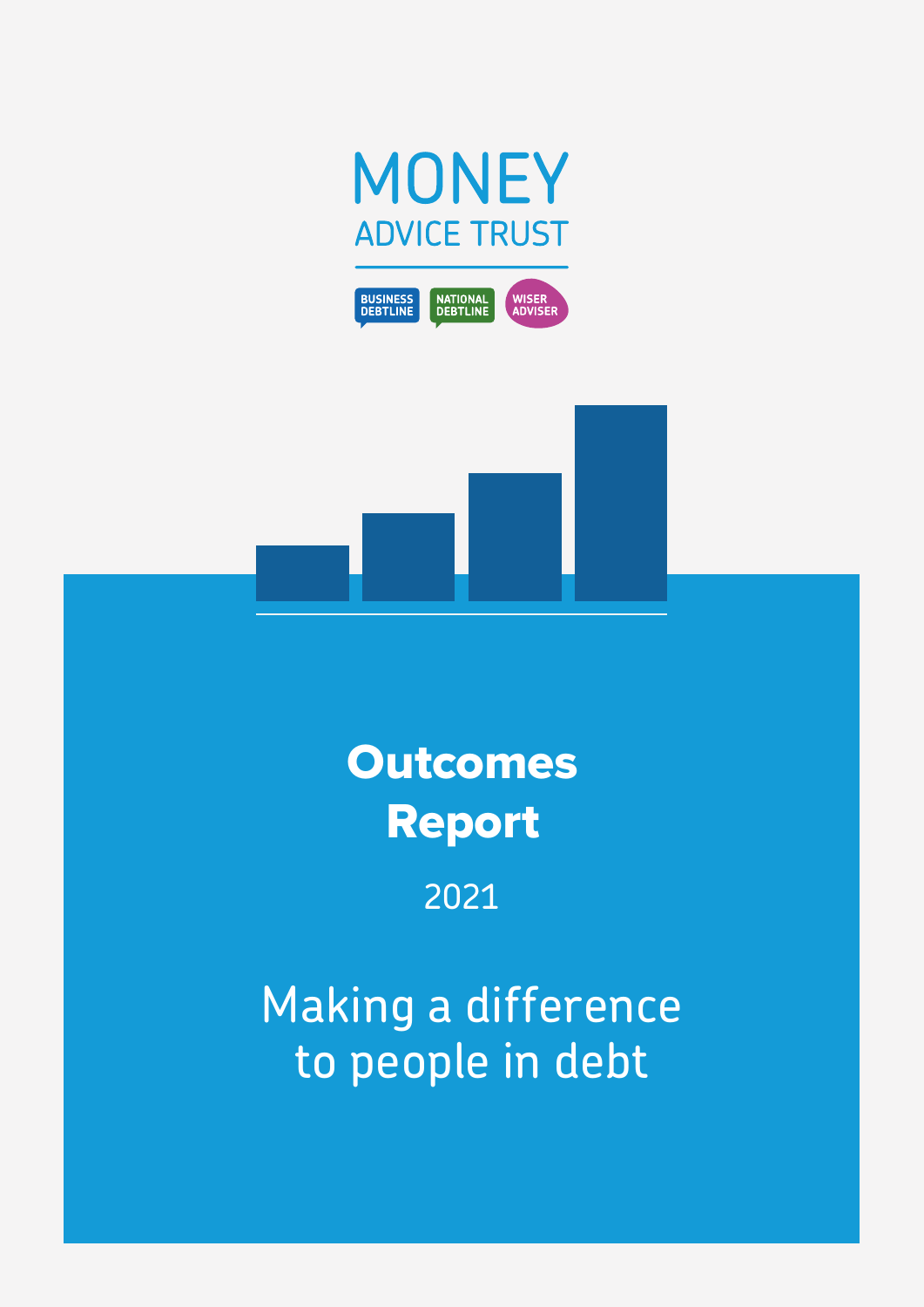**Helping people across the UK to tackle their debts and manage their money with confidence**

The Money Advice Trust is the charity that runs National Debtline, which provides free independent advice to individuals in debt, and Business Debtline, the UK's only free, dedicated debt service for people who are self-employed and small business owners.

As well as our frontline debt advice services, we also train the free debt advice sector through Wiseradviser. We use our knowledge and expertise, gathered over 30 years of working with people in debt, to improve the money and debt environment. We do this by providing training and consultancy to creditor organisations to improve support for customers in vulnerable circumstances, and by influencing policy and practice on matters that affect the people we help.

# Money Advice Trust

In this report we show the crucial role our services play in helping people in these particularly difficult times, and the direct impact our advice has on people's lives.

Our National Debtline and Business Debtline services provided a vital line of support for hundreds of thousands of people, many of whom continue to feel the financial effects of the Covid-19 pandemic and now the rising cost of living.

Beyond our frontline services, we continued to support the free-toclient debt advice sector through our Wiseradviser training. In a year where we had to adapt our offering to the changing circumstances, we were able to train more advisers than ever before.

Our work with creditors to improve support for customers in vulnerable circumstances took on even greater importance. Firms had to adapt to the needs of customers affected by the pandemic, and regulatory changes rightly placed further emphasis on consumer protection.

As the money and debt landscape continued to be shaped by the pandemic, we made progress on our influencing priorities. This included working with stakeholders to bring into being a new



Enforcement Conduct Board – which will bring independent oversight to the bailiff industry for the first time.

Joanna Ara

None of this, however, would be possible without the backing of our partners and funders. We have been pleased to work with the Money and Pensions Service, and the devolved administrations in Northern Ireland, Scotland and Wales on a range of projects and plans. At a time when the debt landscape is changing considerably, this continued engagement and support is even more important.

With the effects of the pandemic still being felt and the impact of rising costs hitting budgets hard, households and business finances are evermore squeezed and there is little respite in sight for millions of people.

Our services and the work we do to improve the money and debt environment are needed more than ever, and we will do all we can to improve the lives of people and small businesses in financial difficulty.

**Joanna Elson CBE** Chief Executive

# Foreword

**Welcome to our Outcomes Report, which provides an insight into the impact of our work in 2021. In what was a year like no other in our 30-year history, we continued to do all we could to help people and small businesses to tackle their debts.**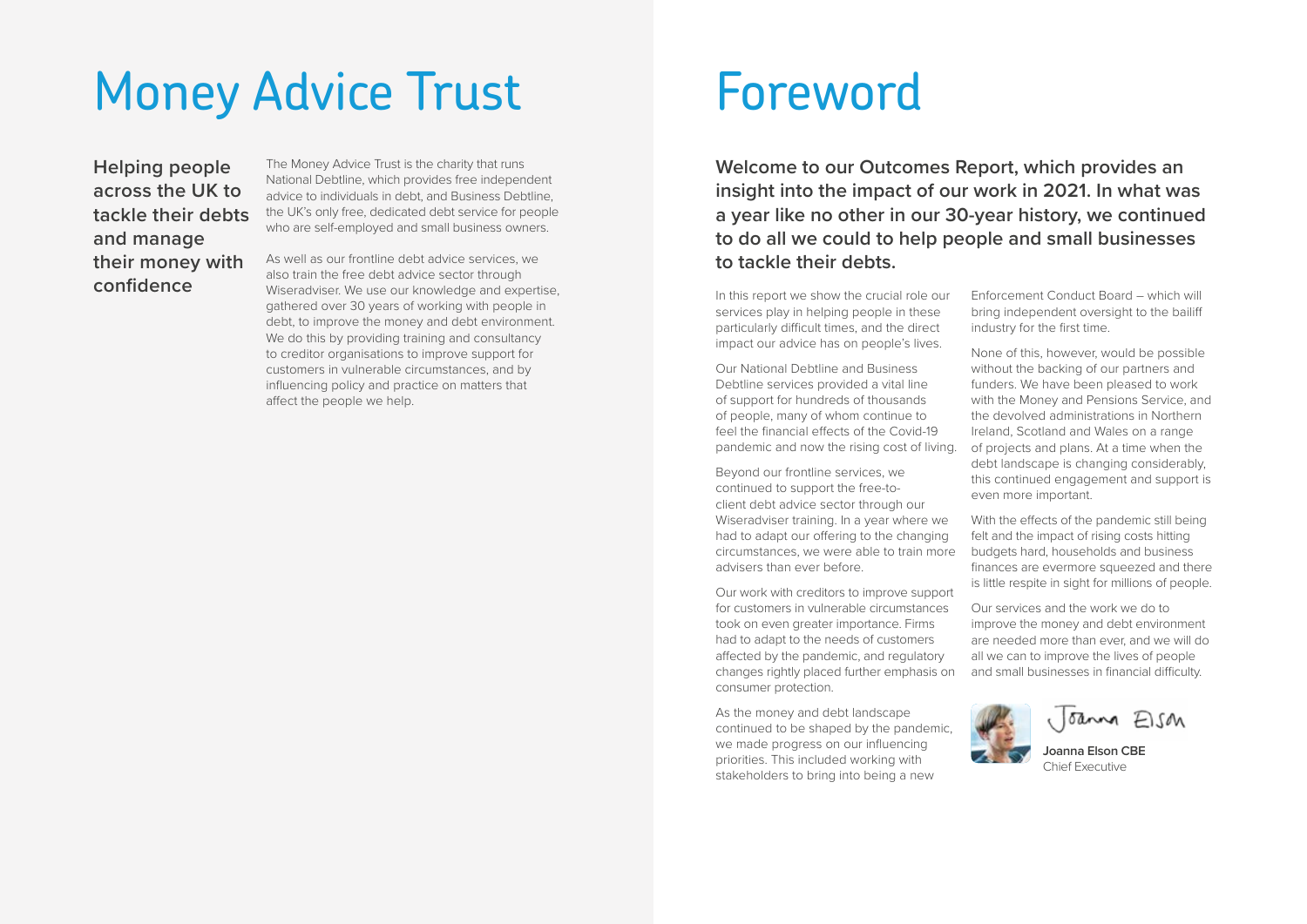**Helping people to tackle their debts**

# Our year in numbers

**In 2021 we helped more people to deal with their debts, through National Debtline and Business Debtline.**

### 130,250

by phone and our digital advice tool

40,170 by webchat

1.63 million visits to our advice websites

### **As a result of our advice**

### 9 in 10

clients' debts reduce or stabilise

We use our knowledge to help improve the money and debt environment. We do this by training the free money advice sector through Wiseradviser, working with creditors to improve support for vulnerable customers, and by influencing debt policy and practice.



8 in 10 are more confident in managing their money

### 7 in 10 report a positive impact on their emotional

or mental health

### 3,690

staff trained in 45 creditor organisations



## 26,780 training places

provided to debt advisers in 1,010 organisations

1,600 items of media coverage and 25 consultation and policy responses

### **Improving the money and debt environment**

*"What a wonderful service. Linda was very informed and helped me more than words can say. It is such a relief to be able to talk about this and get some help…I am really grateful."*

Dan\* contacted National Debtline after defaulting on his payments over a number of months. At the time of contacting us he owed £28,000 on three credit cards and had a personal contract purchase (PCP) on his car, with the final lump sum due next year.

> The six months he was off work had taken their toll on not just his finances. He felt under a lot of stress and was concerned about his mental health.

Linda\*, the adviser he spoke to, reassured him that he had done the right thing in prioritising his rent and food, and that support was available should his mental health worsen.

> After our advice Dan felt more positive about his next steps and was able to start paying off his debts in an affordable way.

Linda explained the debt solutions available, and the implications for each potential option. This included looking at offering repayments to his creditors that were affordable and would ensure he could pay for essential costs, like rent and food.

Linda advised Dan to contact his creditors, using our sample letter, and to request that his accounts be put on hold to stop any further interest or charges being added while he tried to resolve his situation.

*"I was furloughed for over six months and therefore received lower pay. Unfortunately, the debts had been accruing over a number of years and I got to the stage where I could not afford them. I went into a bit of a breakdown and stopped paying them so that I could afford my rent and food."*

## **A major focus of this report is on data and statistics. Behind each of these statistics is a personal story much like Dan's.**

\*Names have been changed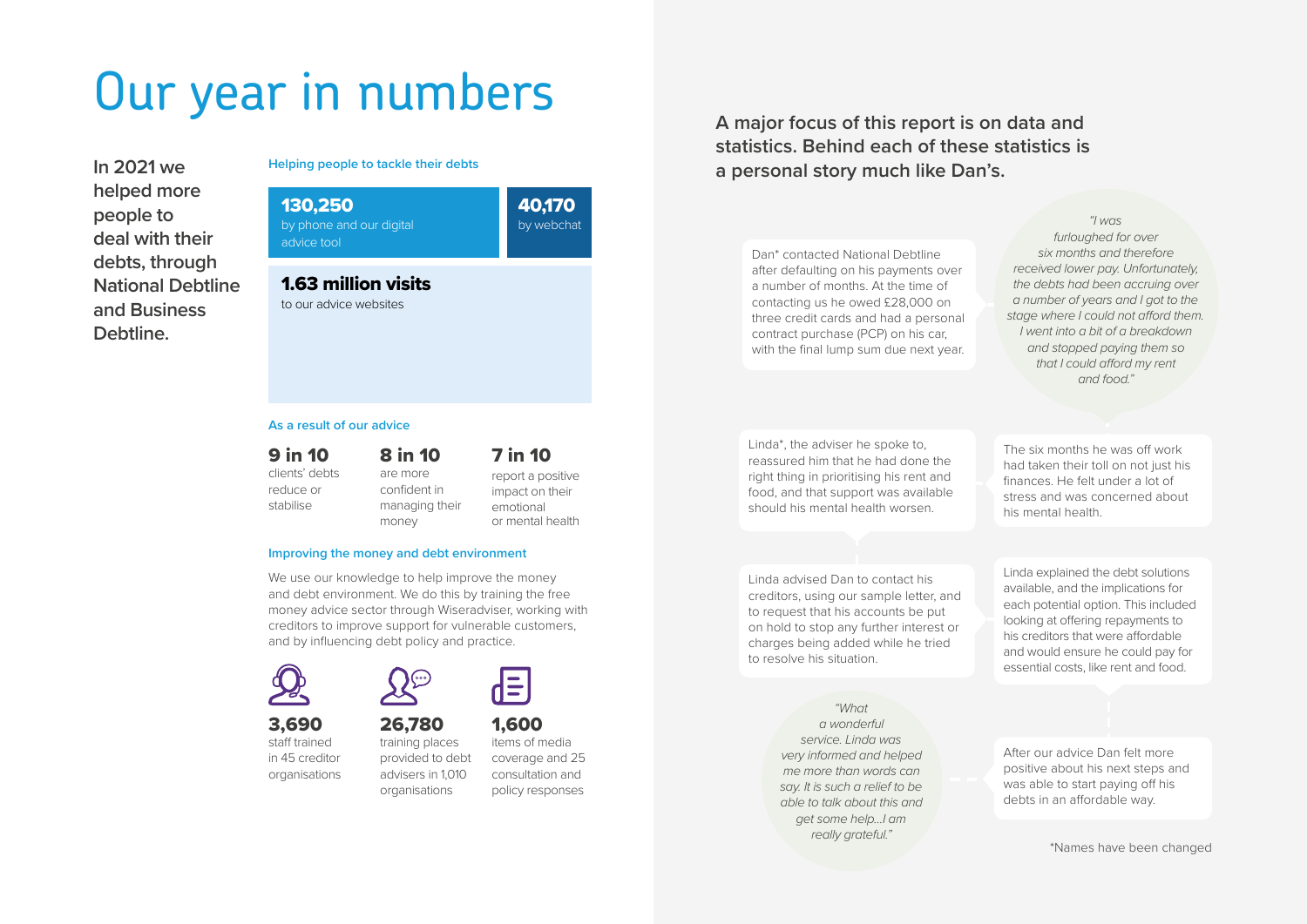Our clients' situations are often very complex, with multiple debts involved and a range of challenges faced.

### **The cost of living starts to bite**

Increasingly, we are hearing from people with deficit budgets, where income is not enough to cover essential costs. With the cost of living continuing to rise, this issue is set to grow in 2022, affecting more people in the process.

For the first time, income being too low to cover essentials is now the main reason for debt. Job loss or an income shock continues to be one of the main reasons for financial difficulty.

### **Main reason for debt**

24% Income too low to cover essentials 20%

Received an unexpected bill 16% Mental health problems

16% Job loss or an income shock

The majority of people we help are on low incomes. Our clients' average household income is £18,348. Although more than half of our clients are struggling to pay £5,000 or less, the average amount owed is £12,483.

2 in 5 people

contacting National Debtline do not have enough coming in to cover essential costs.



The gap in our clients' finances is widening. The average budget shortfall is now £4,000, up from £3,000 in 2018.

# Helping people in financial difficulty

**Last year, National Debtline helped** 107,510 **people by phone and our digital advice tool,** 27,430 **by webchat and had**  1.3m **visits to our advice website.** 



The average amounts owed by our clients are also increasing. Even before the energy price rises forecast in 2022, average energy debts increased by over £200 from 2018 to 2021.

## **In 2021, we saw a continuing trend of people struggling with arrears for household bills, whilst credit-related difficulties remain a common problem.**

% of We have seen the average callers Average and Controllers Average and Controllers Average and Controllers Average and Controllers Average and Controllers Average and Controllers Average and Controllers Average and Cont amount owed for water debts rise by almost half (46%) since 2018.

| Credit card arrea |
|-------------------|
| Overdraft         |
| Water arrears     |

### **Energy arrears surging**

For the first time, energy arrears became the most common priority debt we are hearing about. In 2021, a quarter (23%) of all clients were in energy debt, up from 16% in 2018, and this has surged even further in 2022.

### **Cost of living pressures**

Worryingly, we are seeing more people using credit to cover day-to-day costs. Last year more than one in four (28%) callers surveyed used credit to pay for essential household costs, up from one in five (19%) in 2020. Half (49%) said they had gone without essentials, such as food, toiletries and clothing in the past six months to cover costs.

| $%$ of | callers Average amount owed |
|--------|-----------------------------|
| 23%    | £1,418                      |
| 22%    | £1,205                      |
| 14%    | £1,929                      |

Increasingly, more people contacting us are struggling to pay household debts, including council tax, rent, and energy arrears, where the consequences are often more serious.



### **Credit-related problems remain**

Despite the rise in household debts, credit-related problems remain common. One in four (26%) callers to National Debtline had credit card arrears.

| $\lambda$ $\lambda$ $\lambda$ | callers Average amount owed |
|-------------------------------|-----------------------------|
| 26%                           | £6,009                      |
| 18%                           | £1,605                      |
| 15%                           | £1,025                      |
|                               |                             |

#### **Council tax arrears**

The proportion of callers struggling with council tax arrears fell during the pandemic (22% in 2021) - as a result of support measures introduced by government. However, as debt collection activity picked up during 2021, the proportion of callers with council tax arrears also rose and affected 27% of all callers by December 2021.

### **Deficit budgets becoming even more common**

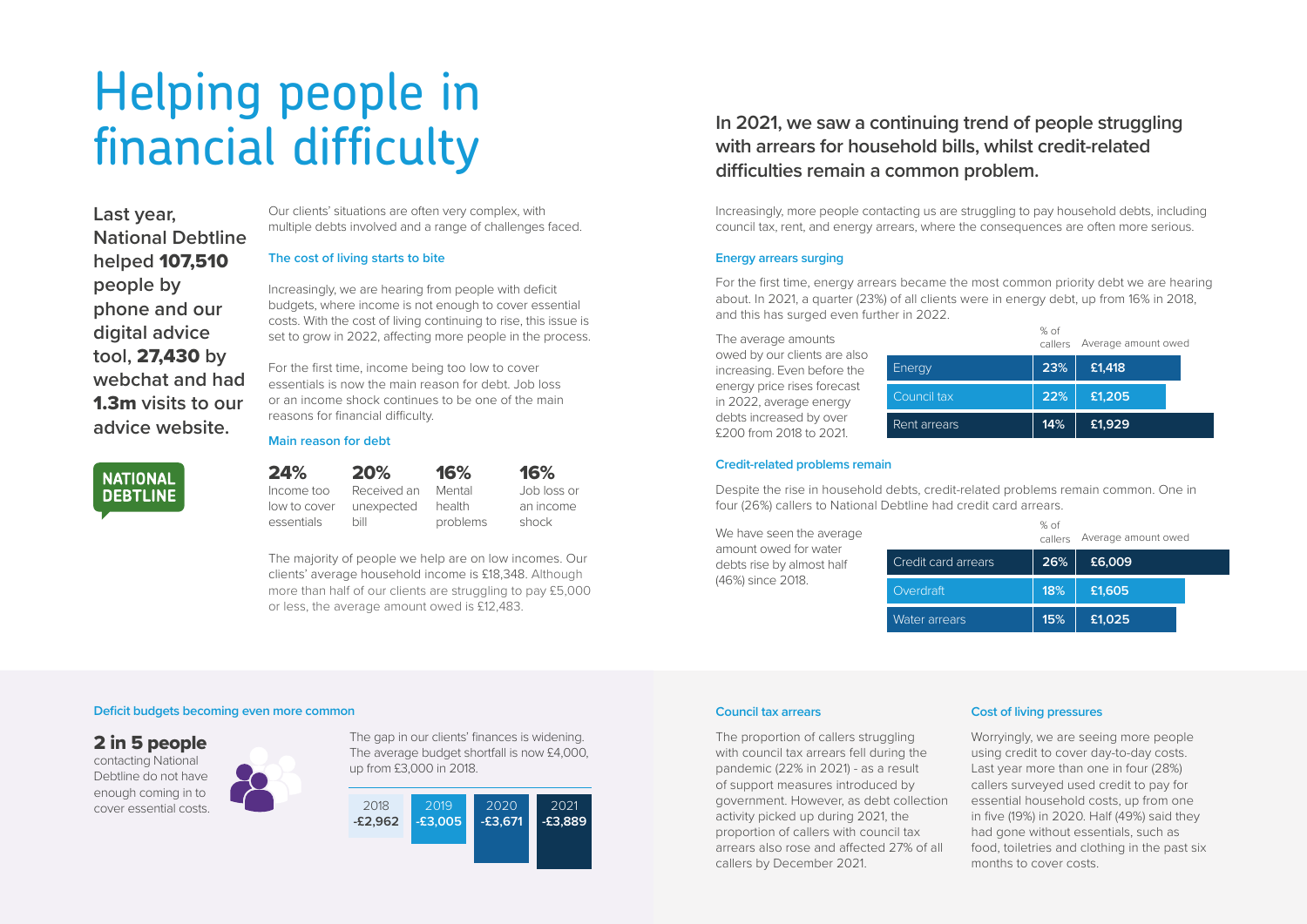The majority of small business owners we advise are sole traders with either no employees or only a small number. Common issues we see include the mixing of personal and business finances and the use of personal credit to cover business costs.

### **Who we help**

68% of people contacting Business Debtline are sole traders.

35%

Administrative and

support service activities e.g. cleaners, gardeners, office admin staff and security guards

We have also seen a drop in the number of people owing lower numbers of debts, whilst those owing six or more has increased.

### 19%

Construction workers

17% Accommodation and food service activities

The average amount owed for business debts is £30,484. The percentage of callers owing £50,000 or more has increased sharply to 23%, up from 15% in 2016.

### **Income not keeping pace with outgoings**

### 4 in 5

The pandemic continued to be the main reason our clients cited for their financial difficulty. More than half said Covid-19 was the main reason for being in debt.

Business Debtline callers have a deficit budget (personal finances), where they do not have enough coming in to cover essential outgoings.



As we are seeing at National Debtline, the gap between peoples' incomes and their outgoings is widening.

# Helping small businesses

**Last year, Business Debtline helped** 22,740 **people by phone,** 12,740 **by webchat and had**  323,500 **visits to our advice website.** 





**In 2021, the financial impact of Covid continued to be felt by our Business Debtline clients. Many are still trying to get their businesses back on their feet and are worried about how they will afford the increasing cost of essentials.** 

### **Covid-19 impacts continue**

### **A note on Bounce Back Loans**

The introduction of emergency loans from government to help small businesses through the pandemic provided a lifeline to many. However, almost half (48%) who took government support in the form of a bounce back loan (22% of Business Debtline callers), said they were due to make payments but had not been able to afford to do so.

### **More struggles with household bills**

We saw an increase in small business owners struggling with household bills, including council tax and energy arrears. We have also seen an increase in the proportion of people struggling with essential trading costs like income tax.

|                     | % of callers |
|---------------------|--------------|
| Council tax         | 23%          |
| Income tax          | 22%          |
| <b>Energy</b>       | 18%          |
| Vehicle finance     | 16%          |
| Benefit overpayment | 16%          |

### **Worries about the future**

54% Covid-19 18% Job loss or an income shock 14% Business failure 12%

Received an unexpected bill 10%

Income too low to cover essentials

### **Priority debts**

1 in 5

have used credit to pay for essential household bills

## 1 in 10

have used credit to cover energy costs

### **Credit filling the gap**

Credit card debt remains the



most common debt type we help with at Business Debtline. More than half of all callers (54%) are struggling with their credit card bill.

8 out of 10 callers said they have already seen increases in their essential living costs.

### 54%

had gone without essentials such as food, toiletries or clothing.

47%

said they are worried about how they will be able to afford rising energy costs.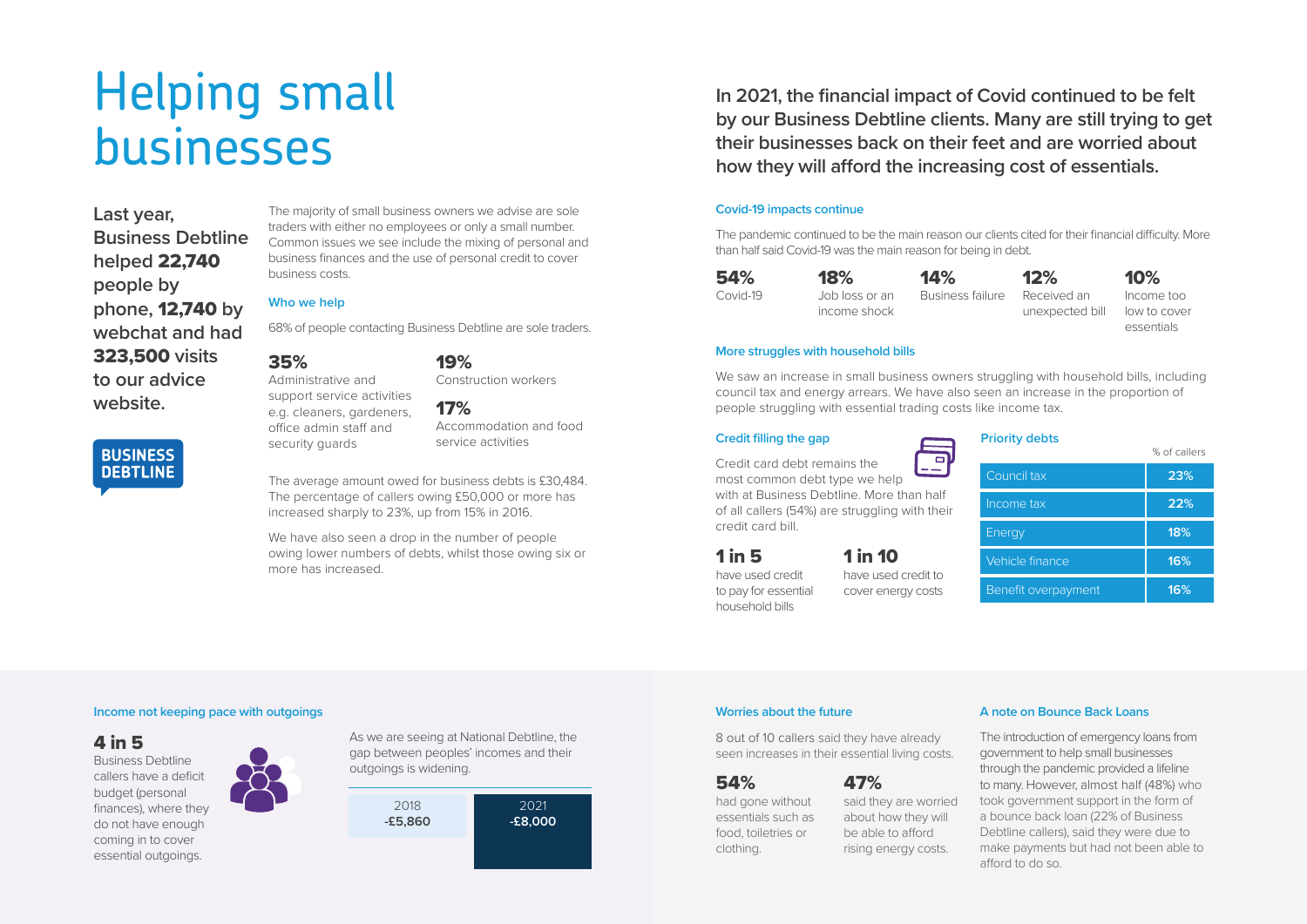Our approach provides people in financial difficulty with the support and tools they need to understand their options and gives them the confidence to take the next steps to deal with their debts. This allows people to manage their own situation and can result in better longer-term outcomes.

# Our impact





**At National Debtline we have been helping people in financial difficulty for over 30 years. We do this through our 'assisted selfhelp' approach, using our expertise, to help people to help themselves and building financial resilience in the process.** 

*"I was in a mess financially. National Debtline guided me through it all. I don't know what I would have done without you - truly a life saver." "I now sleep* 

> *better at night and am not so anxious when the post arrives. I am grateful for the help - I was drowning and National Debtline was amazing."*

*absolutely crucial, and I am so grateful for you being there. Everyone gave me so much time, was so patient, and gave me so much hope ."*

The Covid pandemic hit the finances of many small businesses hard. We have helped thousands during this difficult time, developing our advice to cover the emergency support that was made available. While many businesses are feeling a slow return to normality, a significant proportion continue to feel the financial effects.

**We have been helping small business owners in financial difficulty since 2005. During this time, we have expanded our service to help even more people and have used our expertise to grow our free advice resources.**

> 9 in 10 callers saw their business debts reduce or stabilise

### 4 in 5

callers felt better at business budgeting

98%

of callers followed all or some of our advice

### **We help people to find their next steps** 2. **People are empowered to take action**

### 86%

of callers made contact with their creditors

### **3.** Debts reduce and wellbeing improves

96% of callers are clear on their next steps

94%

### **We help people to find their next steps** 1. **We help people to find their next steps**

of webchat users are clear on their next steps

*"After the advice I had a clear understanding of a way forward, the implications of each issue I was faced with and how to approach them."*

*"It transformed my life. I felt I could trust all of your advice and you've taught me how to budget and about my rights. I could not have done this without you."*

*"Your* 

*help allowed me to see that what happened to me happens to others and that it is possible to get through it. You helped me understand the priorities and what needed doing, one step at a time."*

Quotes taken from callers and webchat users

Quotes taken from callers and webchat users

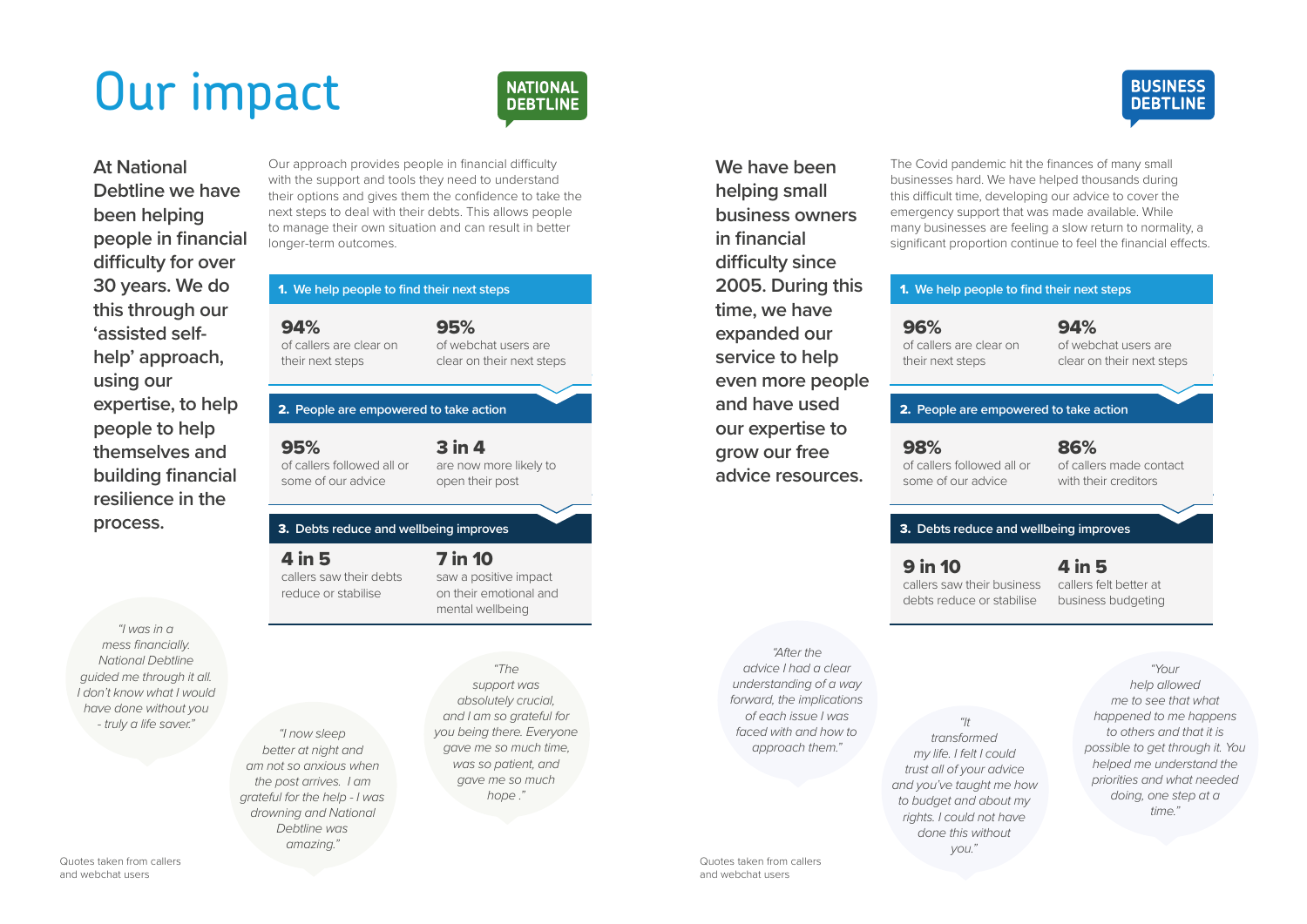9 in 10 were helped to improve outcomes for their clients

9 in 10 were helped to meet or exceed clients' expectations

97% said our training helped them to do their job

### **We help people to find their next steps** 2. **Advisers apply their learning**

99% felt better at helping people with their debt problems

### **3.** Outcomes for people in debt improve

In 2021, we trained more advisers than ever before, providing 26,780 training places to 4,300 advisers in 1,010 free-to-client agencies in the UK.

Our training is delivered face-to-face and online, focusing on the key subjects affecting people in debt. Courses and content are developed by our team of learning and subject matter experts and draws upon insight from advisers registered with Wiseradviser.

### **1.** We train advisers to improve their knowledge

**Wiseradviser provides free training and resources to the free-to-client advice sector in England and Wales and we work in partnership with Advice NI in Northern Ireland.** 

98% said our training improved

their knowledge

94% were able to share their knowledge with colleagues

# Our training



*"Wiseradviser is a fantastic resource that offers training that smaller organisations, such as the one I work for, would otherwise not be able to benefit from."*

*"It has been really fantastic the way that Wiseradviser has stepped up to provide different ways for us to access training during lockdown. Thank you all at Wiseradviser and well done!"*

*"Wiseradviser is a fab resource and as a new debt adviser I have found the e-learning modules a great help as I can do them in my own time and own pace plus revisit modules as a refresher."*

Find out more about Wiseradviser at [www.wiseradviser.org](http://www.wiseradviser.org)

Our team of vulnerability experts work across a range of sectors, including financial services, water, energy and retail. In 2021, we delivered training to 3,690 staff in 45 creditor organisations to help them improve how they work with people in vulnerable circumstances.

The income generated from our training and consultancy work is re-invested into our frontline advice services and helps us to continue to deliver free, independent debt advice.

### **Drawing on the best expertise and sector knowledge**

Our training and consultancy draws on the expertise of our Vulnerability Lead Consultant Chris Fitch and our wider team of experts, with experience across a range of creditor sectors.

In response to the pandemic, we adapted the way in which we deliver our training including developing our 'Working in a crisis' resources to support customers and staff through the pandemic.

Find out more about our free vulnerability resources at [www.moneyadvicetrust.org/vulnerability-resources](http://www.moneyadvicetrust.org/vulnerability-resources)

**We have worked to improve policy and practice for people in vulnerable circumstances since 2011. During this time, we have trained 300 firms, and more than 29,000 staff.** 

98%

of face-to-face (virtual classroom) learners rated their tutor good or excellent

### 99%

of users rated their knowledge as very good or excellent after our e-learning

### Developing staff understanding

*"I've found the suite of Vulnerability workshops invaluable - not only has it given us hands on, practical tips and approaches to use, it's encouraged us to think longer, and more deeply, about how to identify and respond to vulnerabilities."*

*"The [vulnerability] sessions have allowed our adviser teams to sit back and evaluate their approaches to vulnerability and resulted in them feeling empowered to suggest changes to our current processes."*

Quotes taken from people we trained

Quotes taken from people we trained

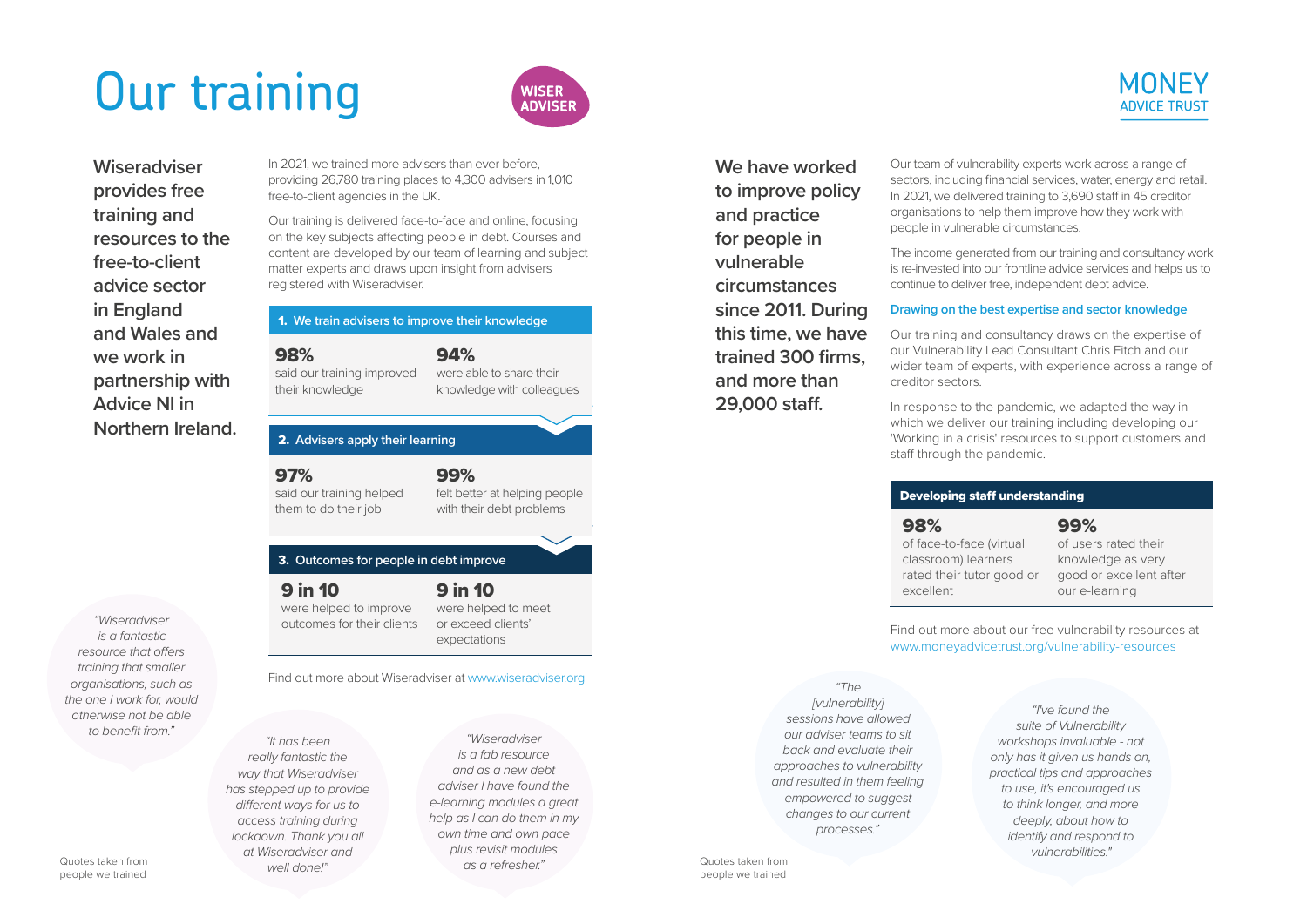#### **Securing improvements to debt options**

We helped secure changes to Debt Relief Orders (DROs) so that more people in financial difficulty can access these. As a result of our and others' campaigning, the Insolvency Service committed to a wider review of the current insolvency framework, including a public consultation in 2022, while the Government also set out plans for a single, independent regulator of Insolvency Practitioner firms.

Through our work on the Financial Services Act, we secured a firm timetable for the introduction of Statutory Debt Repayment Plans by 2024.

#### **Shaping understanding of problem debt**

During the year, we responded to [25 policy consultations](https://www.moneyadvicetrust.org/research-policy/consultation-responses/) from the FCA, other regulators and government departments to advocate for the interests of people in debt, sharing our evidence and insight with policy and decision makers. We also published [Building back business:](https://www.moneyadvicetrust.org/building-back-business/)  [Tackling small business debt in the wake of Covid-19](https://www.moneyadvicetrust.org/building-back-business/), our report into the experiences of callers to Business Debtline who continue to feel the financial effects of the Covid-19 pandemic.

### **Improving government debt collection**

We worked with other stakeholders to develop and negotiate an agreement for a new Enforcement Conduct Board – which will bring independent oversight to the bailiff industry for the first time. We also published our [Council](https://moneyadvicetrust.org/council-tax-covid/)  [Tax after Covid](https://moneyadvicetrust.org/council-tax-covid/) report making the case for changes to debt collection rules, and increased support for people struggling to pay.

We continued to work closely with colleagues in Scotland, Wales and Northern Ireland. This included launching our free 'How to deal with debt guide' for people in Scotland, and our Welsh language version of our guide. In Northern Ireland we continued our work with Advice NI in supporting the training of advisers.

# Influencing policy and our wider work

**We use what we learn from our debt advice services to bring about changes to policy and practice for the benefit of people in financial difficulty.** 

**In 2021, we continued to make progress on our key influencing priorities.**



#### **Promoting the Trust and its services**

We raised public awareness of free debt advice and problems affecting the people we help, by securing 1,600 items of media coverage in outlets with an average monthly reach of 10.8 million people.

### **New Money Advice Trust website**

In 2021 we launched a new and improved Money Advice Trust website to enhance the experience of users, including partners, funders and prospective staff. Working with our in-house developers, the new site is designed to be easier to navigate, more accessible and is now integrated with our popular 'Thoughts at the Trust' blog.

### **Working across the devolved administrations**

Our research, reports and consultation responses are available online at [www.moneyadvicetrust.org/research-policy](http://www.moneyadvicetrust.org/research-policy) Bid for better bailiffs as pandemic debts rise

People in problem debt get 60-day break scheme

Brits face rise in borrowing costs as<br>one in 7 adults behind with at least a **Struggling Brits can apply for** nonth 'breathing space' from héa frainn naist sam



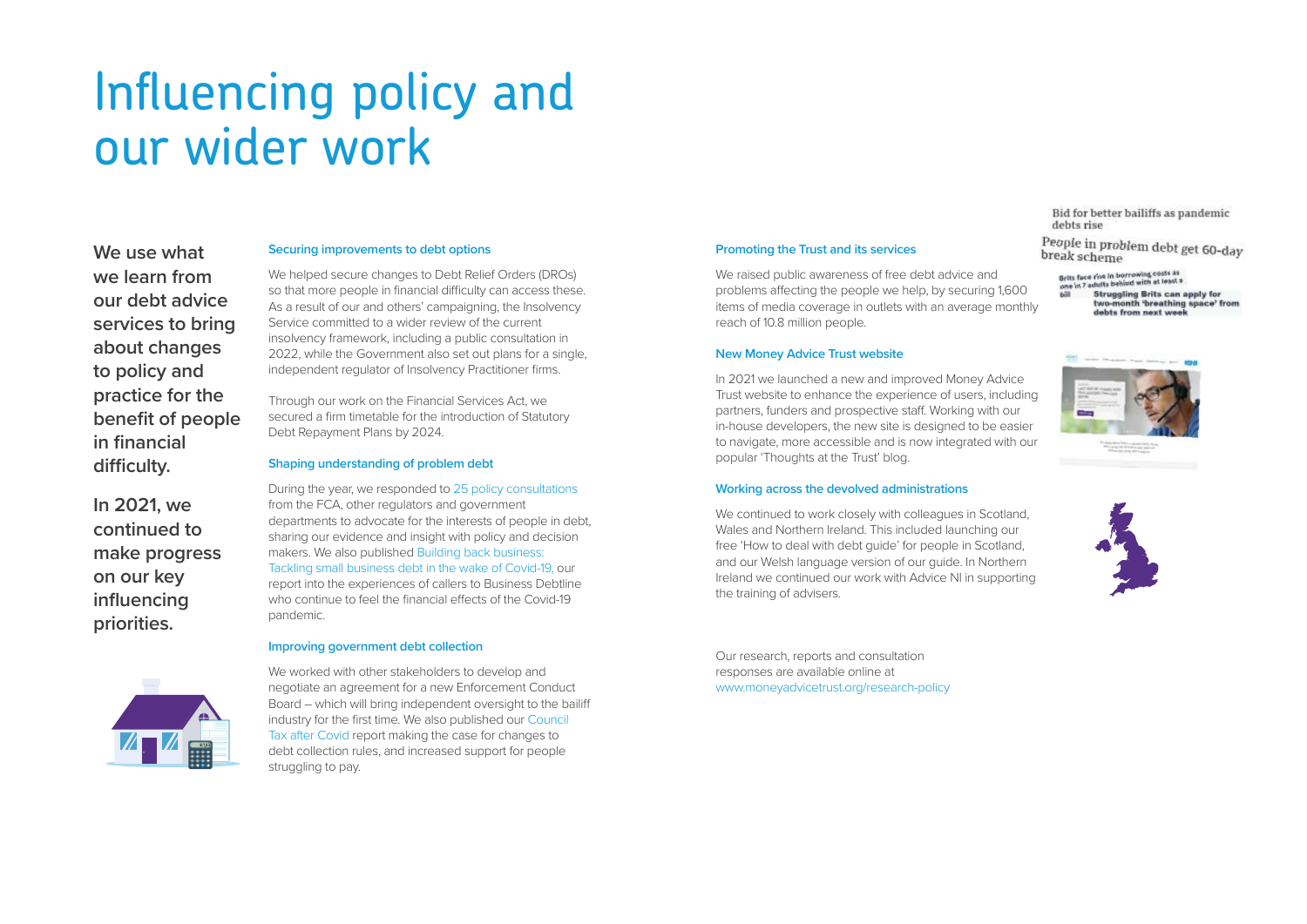We have developed our ways of working, built on our equity, diversity and inclusion strategy and continued to invest in staff wellbeing.

### **Investing in staff wellbeing**

We are committed to the wellbeing of colleagues and have invested in a range of benefits, training and support. This included understanding staff concerns and challenges during the pandemic to assess how we can best offer support. All managers received training in mental health first aid, and we developed advice around managing a work-life balance.

We continued our equity, diversity and inclusion (EDI) journey to ensure that EDI is integrated into all aspects of our culture. Working with our EDI Forum, our progress has so far included implementing an inclusive recruitment system to eliminate unconscious bias and better understanding colleagues' experiences of working at the Trust.

We have also refurbished our offices with wellbeing in mind, prioritising space and facilities for collaboration. We are taking forward this work through our Wellbeing and Resilience at Work project, which includes providing individually tailored guides to support staff on managing demands and developing workplace resilience.

### **Our equity, diversity and inclusion strategy**

### **Developing our ways of working**

With colleagues working from home during the pandemic we undertook a project to minimise the impact of no faceto-face contact and to improve collaboration and efficiency. We have introduced new systems and channels to provide ease of contact and information sharing. We are taking forward this work and applying it as we move to a hybrid model of working across home and offices.

# Supporting our people

**Supporting our people remains one of our top priorities. We have taken a range of steps to support all colleagues through the pandemic, and to prioritise wellbeing.** 

## **We benefit from the knowledge and experience of our Trustees, President and Ambassadors who set our strategic direction and offer their time to help us achieve our vision.**

The role of our President is to bring important issues of relevance to government and other key sponsors, as well as to represent and raise the charity's profile. The role of our Ambassadors is to champion our work amongst a range of key stakeholders.

| <b>Our Trustees</b>         | Οu  |
|-----------------------------|-----|
| Adam Sharples CB (Chair)    | Baı |
| Rebecca Wilkie (Vice-Chair) | Sir |
| Anna Bennett                | Baı |
| Laurence Burgess            | The |
| Adrian Keasey               | Sir |
| Lucy Malenczuk              | Ca  |
| Vineeta Manchanda           | Ott |
| Lawrence Slade              | Sin |
| Paul Smee                   |     |

### **ur President and Ambassadors**

- roness Tyler of Enfield (President)
- Sherard Cowper-Coles KCMG LVO
- Baroness Coussins
- e RT Hon. Sir Ian McCartney
- Brian Pomeroy CBE
- rol Sergeant CBE
- to Thoresen
- non Walker CBE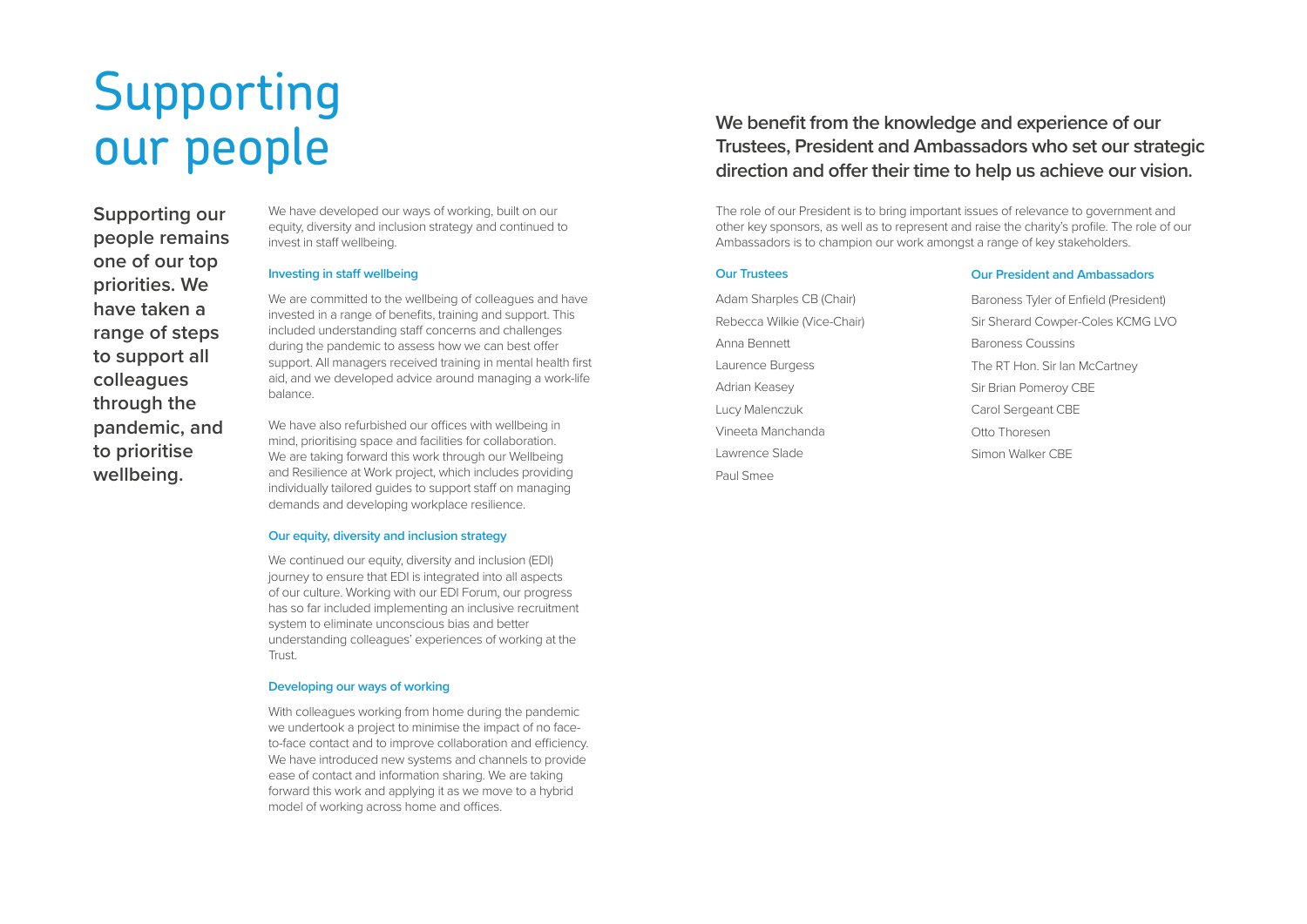We work with a range of organisations that have a role to play in the debt and credit environment.

The partners we work with include, government departments, banks and building societies, utility providers, a range of charities and debt advice providers.

Thank you to all our partners and funders for their continued support, without which it would not be possible to carry out our work.

**If you are interested in partnering with us, please contact:**

Ian Robinson Head of Business Development 07785425631 i[an.robinson@moneyadvicetrust.org](mailto:ian.robinson%40moneyadvicetrust.org%20?subject=) 

# Working in partnership

**We believe that by working in partnership we can help more people tackle their debts and manage their money with confidence.**

#### **How our funding was used in 2021**



Department for Bus Energy and Indust Strategy Department for Work Pensions Energy UK Experian Finance and Leasing Association Financial Conduct A Haven Power Home Retail Group Financial Services) HMRC HM Treasury HSBC Bank UK plc Indigo Michael (Acc Technologies) Institute of Money A JP Morgan Chase Lending Standards Lloyds Banking Gro MBNA Ministry of Justice

Accountant in Bankruptcy Advice UK Advice NI Affinity Water American Express American Express Foundation Barclays Bank Barclaycard Business Energy Solutions British Business Bank Building Societies Association Business Energy Solutions Capital One Cabinet Office Cabot Financial CDER Group Citizens Advice Consumer Finance Association Credit Services Association Department for Communities Northern Ireland

| siness,                      | Money Advice Scotland          |
|------------------------------|--------------------------------|
| trial                        | Money and Pensions Service     |
|                              | Nationwide Building Society    |
| rk and                       | <b>NatWest</b>                 |
|                              | Northumbrian Water             |
|                              | Ofcom                          |
|                              | Ofgem                          |
| ığ                           | Ofwat                          |
|                              | Opus Energy                    |
| Authority                    | PayPlan                        |
|                              | <b>Provident Financial</b>     |
| (Argos                       | Santander UK                   |
| $\left\langle \right\rangle$ | <b>Scottish Government</b>     |
|                              | <b>StepChange Debt Charity</b> |
|                              | Tesco Bank                     |
|                              | Tesco Mobile                   |
| count                        | <b>UK Finance</b>              |
|                              | Vanquis Bank                   |
| Advisers                     | <b>Welsh Government</b>        |
|                              | <b>Wescot Credit Services</b>  |
| <b>Board</b>                 | Wessex Water                   |
| oup                          | Yorkshire Building Society     |

### **We are enormously grateful to our partners and funders, who include:**